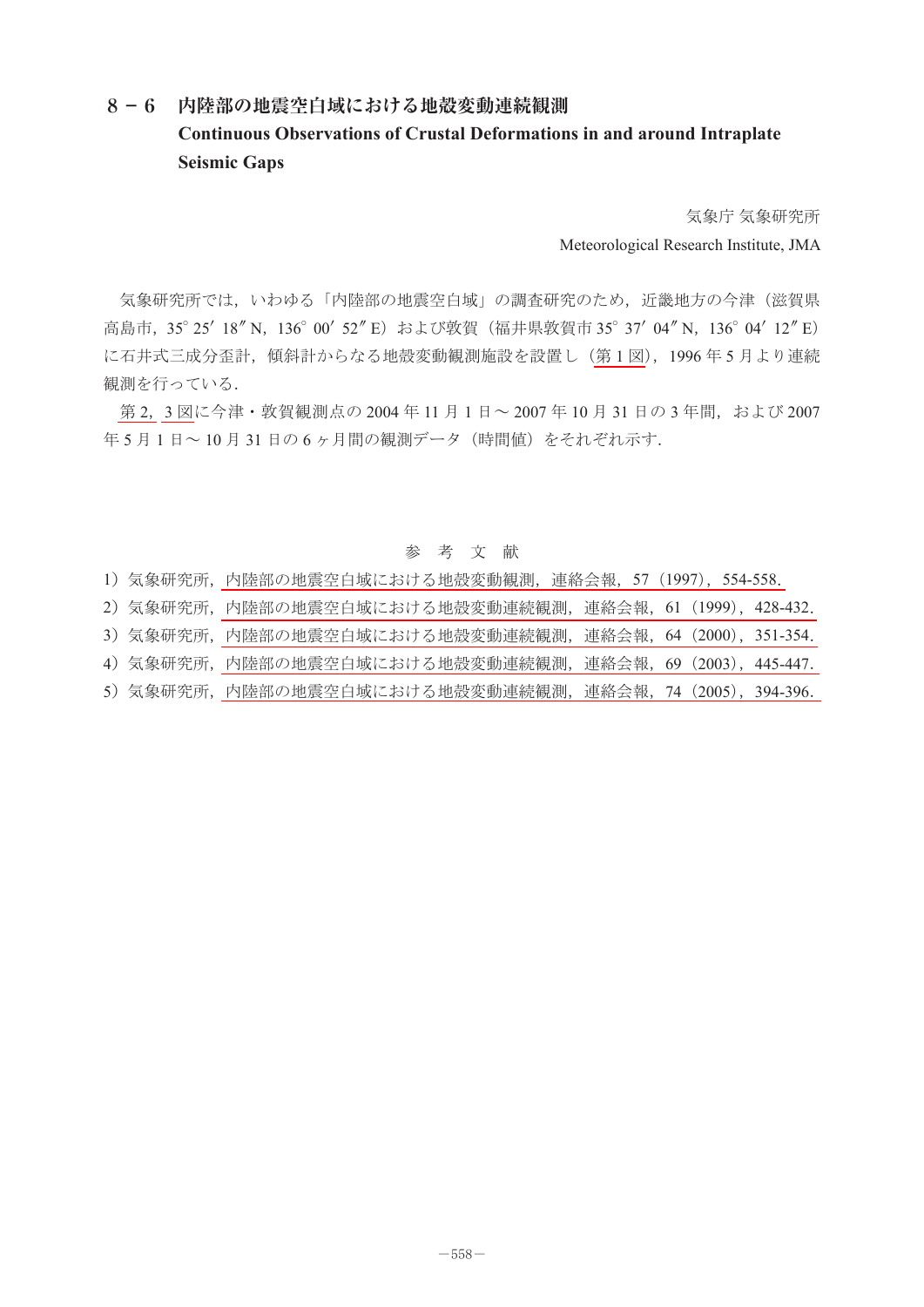<span id="page-1-0"></span>

第1図 今津·敦賀観測点の位置 Fig.1 Location map of crustal deformation observation stations (Imazu and Tsuruga).



- 第 2 図 今津観測点における (上) 2004年 11 月~ 2007年 10 月, (下) 2007年 5 月~10 月の歪・傾斜変化(時間値).2005 年 10 月から 12 月中旬の欠測は電源・収録 装置の故障のため.
- Fig. 2 (Upper) Changes of crustal strain and tilt at Imazu from Nov. 2004 to Oct. 2007. (Lower) Changes of them from May to Oct. 2007. Data from Oct. to the middle of Dec. 2005 were lost by troubles of the power and the recording instruments.

 $\overline{0}$ 

 $20\,$ 

 ${\sf km}$